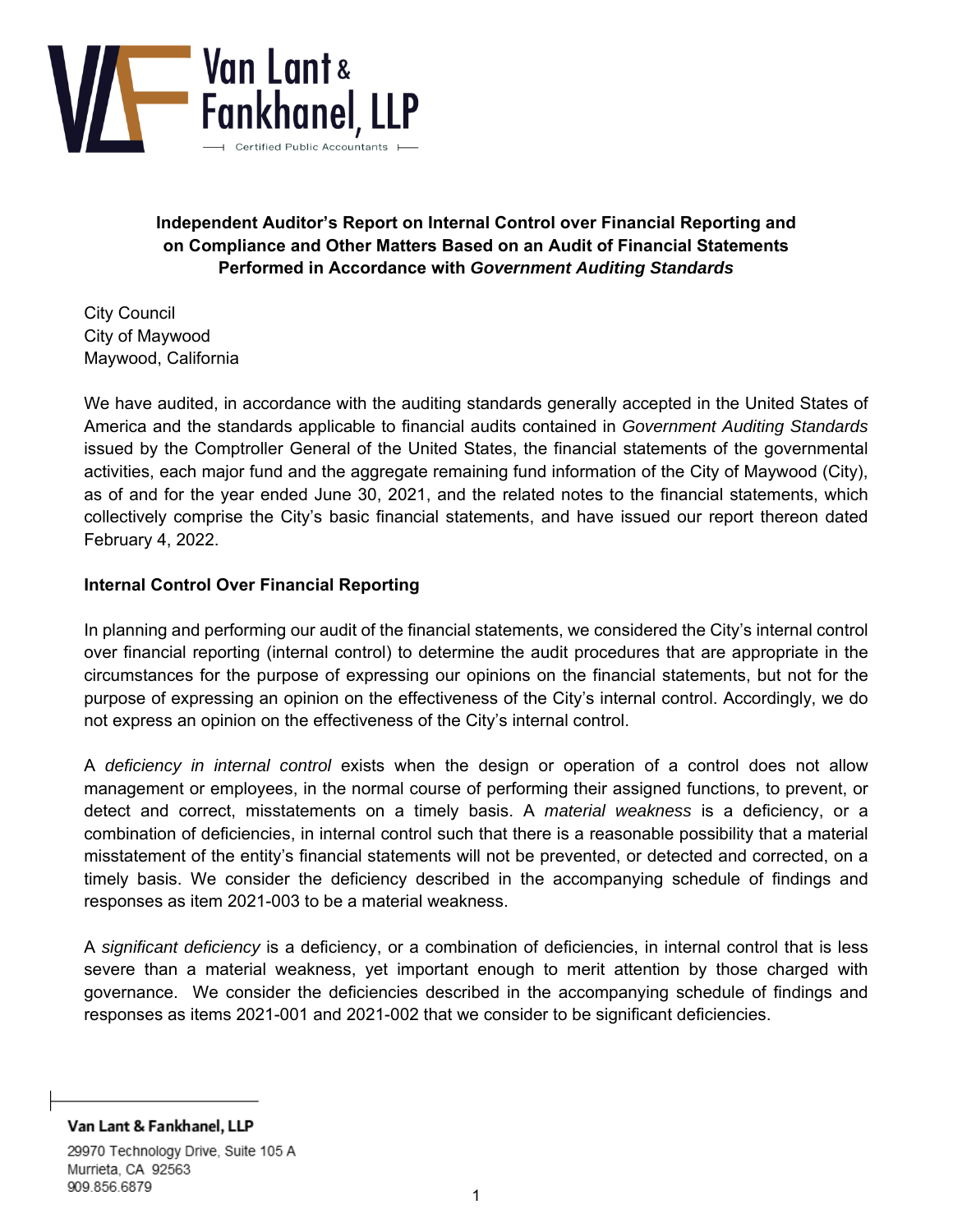## **Compliance and Other Matters**

As part of obtaining reasonable assurance about whether the City's financial statements are free from material misstatement, we performed tests of its compliance with certain provisions of laws, regulations, contracts, and grant agreements, noncompliance with which could have a direct and material effect on the determination of financial statement amounts. However, providing an opinion on compliance with those provisions was not an objective of our audit, and accordingly, we do not express such an opinion. The results of our tests disclosed no instances of noncompliance or other matters that are required to be reported under *Government Auditing Standards*.

## **City of Maywood's Responses to Findings**

The City's responses to the findings identified in our audit are described in the accompanying schedule of findings and responses. The City's responses were not subjected to the auditing procedures applied in the audit of the financial statements and, accordingly, we express no opinion on them.

## **Purpose of this Report**

The purpose of this report is solely to describe the scope of our testing of internal control and compliance and the results of that testing, and not to provide an opinion on the effectiveness of the City's internal control or on compliance. This report is an integral part of an audit performed in accordance with *Government Auditing Standards* in considering the organization's internal control and compliance. Accordingly, this communication is not suitable for any other purpose.

Van Lout + Fankhonel, 11P

February 4, 2022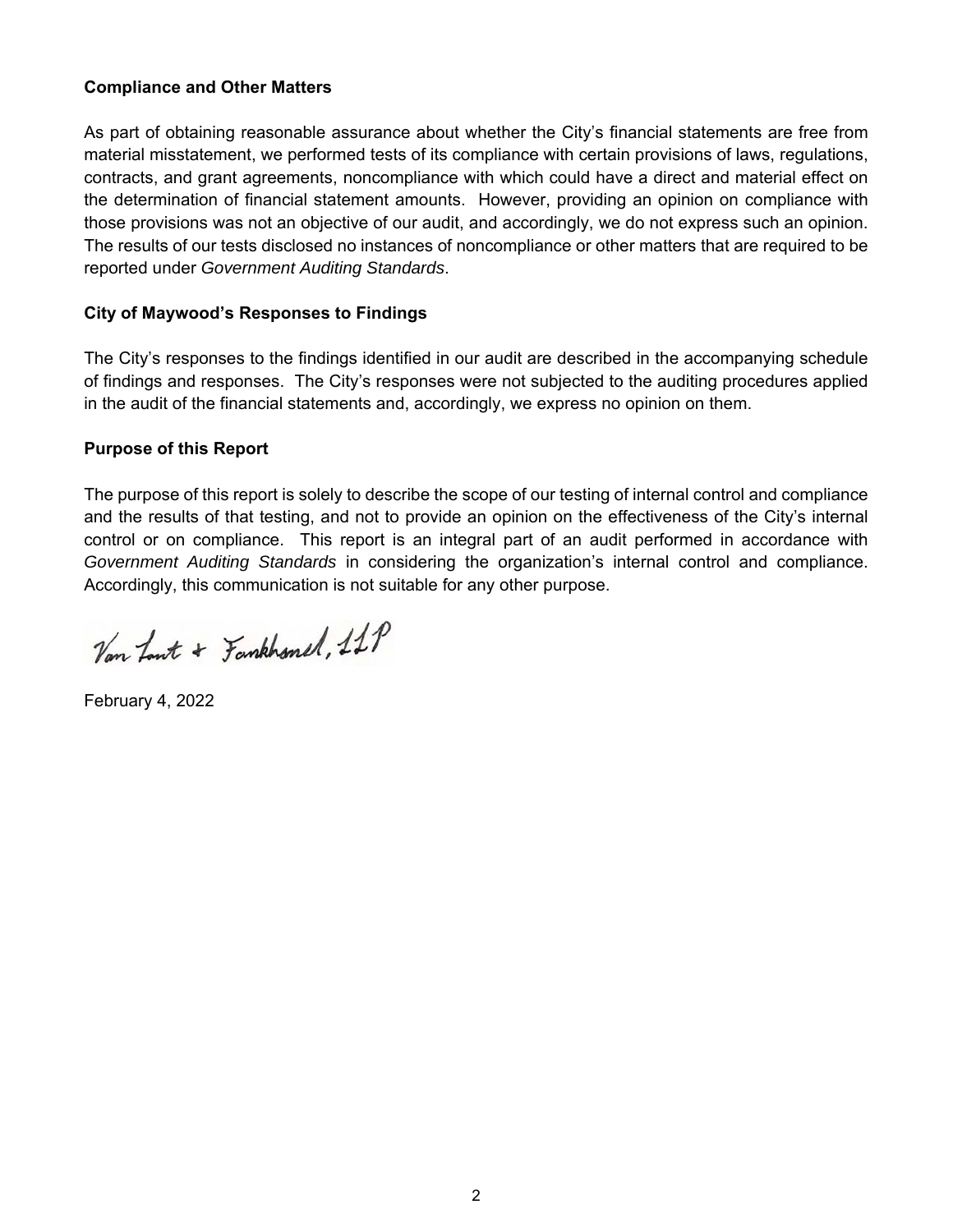# **CITY OF MAYWOOD SCHEDULE OF FINDINGS AND RESPONSES Year Ended June 30, 2021**

## *2021-001 Accuracy of Accounting Records*

## Condition:

While performing audit procedures, we identified and proposed several material adjusting entries to the City's accounting records. Furthermore, *Statements on Auditing Standards No. 115, "Communicating Internal Control Related Matters Identified in an Audit"* states that "indicators of material weaknesses in internal control include: identification by the auditor of a material misstatement of the financial statements under audit in circumstances that indicate the misstatement would not have been detected by the entity's internal control."

## Criteria:

The City's management is responsible for establishing and maintaining effective internal controls over financial reporting to help ensure that appropriate goals and objectives are met. This responsibility includes the selection and application of accounting principles, ensuring that financial information is reliable and properly recorded, and evaluating and monitoring ongoing activities.

## Cause of Condition:

Adjustments identified through the audit process.

### Recommendation:

Therefore, in order to maintain the integrity of the accounting and financial reporting system, and to ensure timely reporting, we recommend that all balance sheet accounts and other selected accounts be analyzed on a monthly, quarterly or other periodic basis as appropriate. We suggest a schedule of accounting functions to be performed monthly, quarterly, etc., be prepared with the provision for signing off by date and initials when the procedure is complete.

### Views of Responsible Officials:

Management concurs with the auditor's recommendations. Finance will review balance sheet accounts on a monthly basis. At year end the Finance Director will also review the major balance sheet accounts. Finance will maintain an annual year-end close checklist that will be signed off as completed.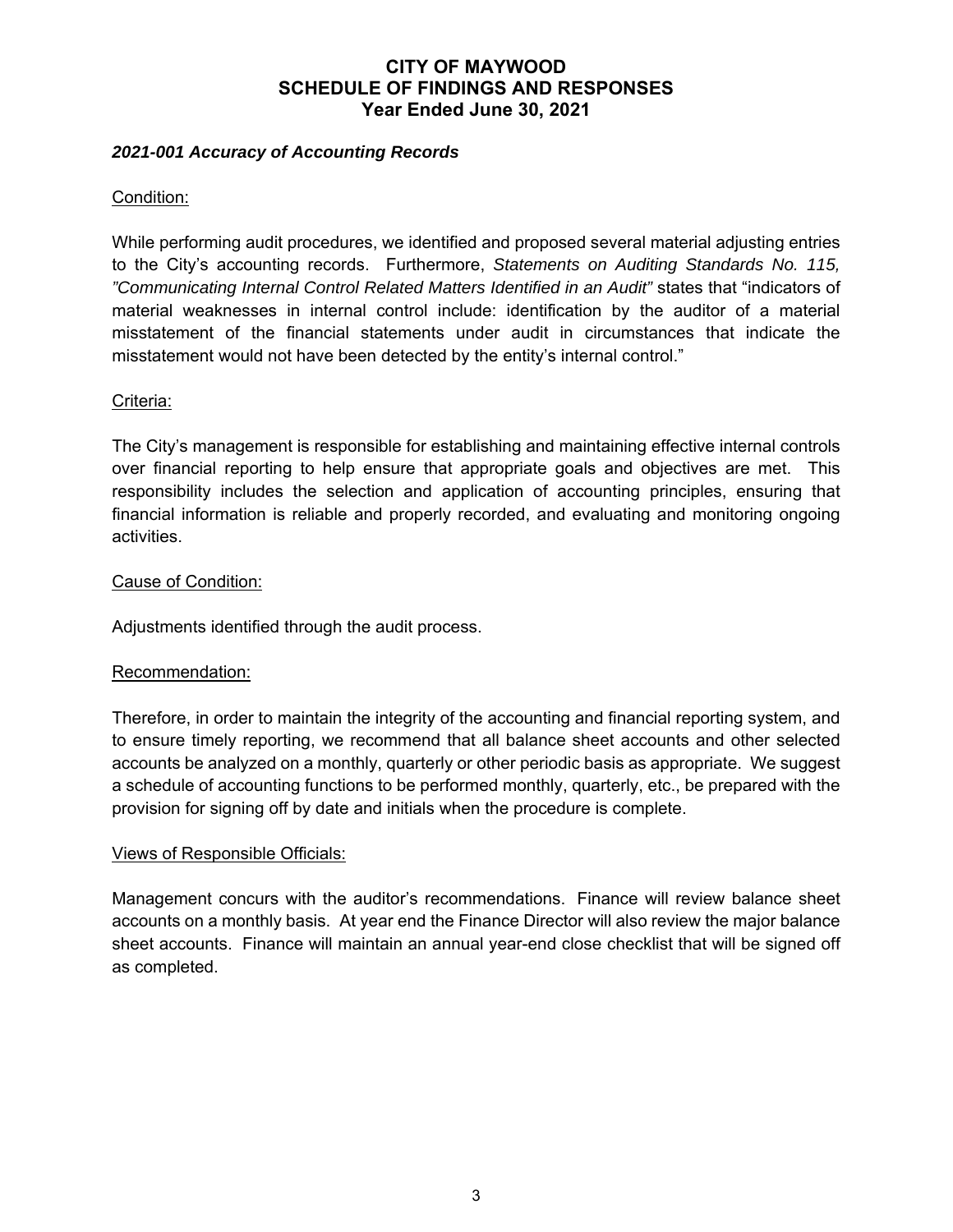# **CITY OF MAYWOOD SCHEDULE OF FINDINGS AND RESPONSES Year Ended June 30, 2021**

### *2021-002 Issuance of Building Permits*

*The following is a continuation from the prior year:* 

### Condition:

The City's building permit system is an HdL permit software, separate from the City's general ledger accounting system. Payments for building permits are collected by the cashiers through the cash receipting system. The fees are calculated by the Building Official and the applicant must pay at the cashier. However, there is no reconciliation being done between the permits issued and the revenues collected and posted to the general ledger for building permits.

## Criteria:

In a strong internal control environment, permits issued should be reconciled with the revenues collected and recorded in the general ledger on a periodic basis to verify all permits issued have a corresponding cash receipt.

## Cause of Condition:

The City does not reconcile the building permits issued to the revenues collected and recorded in the general ledger.

### Potential Effect of Condition:

Building permits could be issued without a corresponding cash receipt being recorded in the City's general ledger and deposit in the City's bank account.

### Recommendation:

We recommend the City implement a procedure to generate reports from the building permit module, periodically (daily, weekly, monthly) and have someone independent of the permit issuance and collection functions review and reconcile the amounts from these reports to the revenues posted in the City's general ledger.

### Views of Responsible Officials:

The City will begin to develop a plan to reconcile the building permits issue to the revenues collected and recorded to the general ledger.